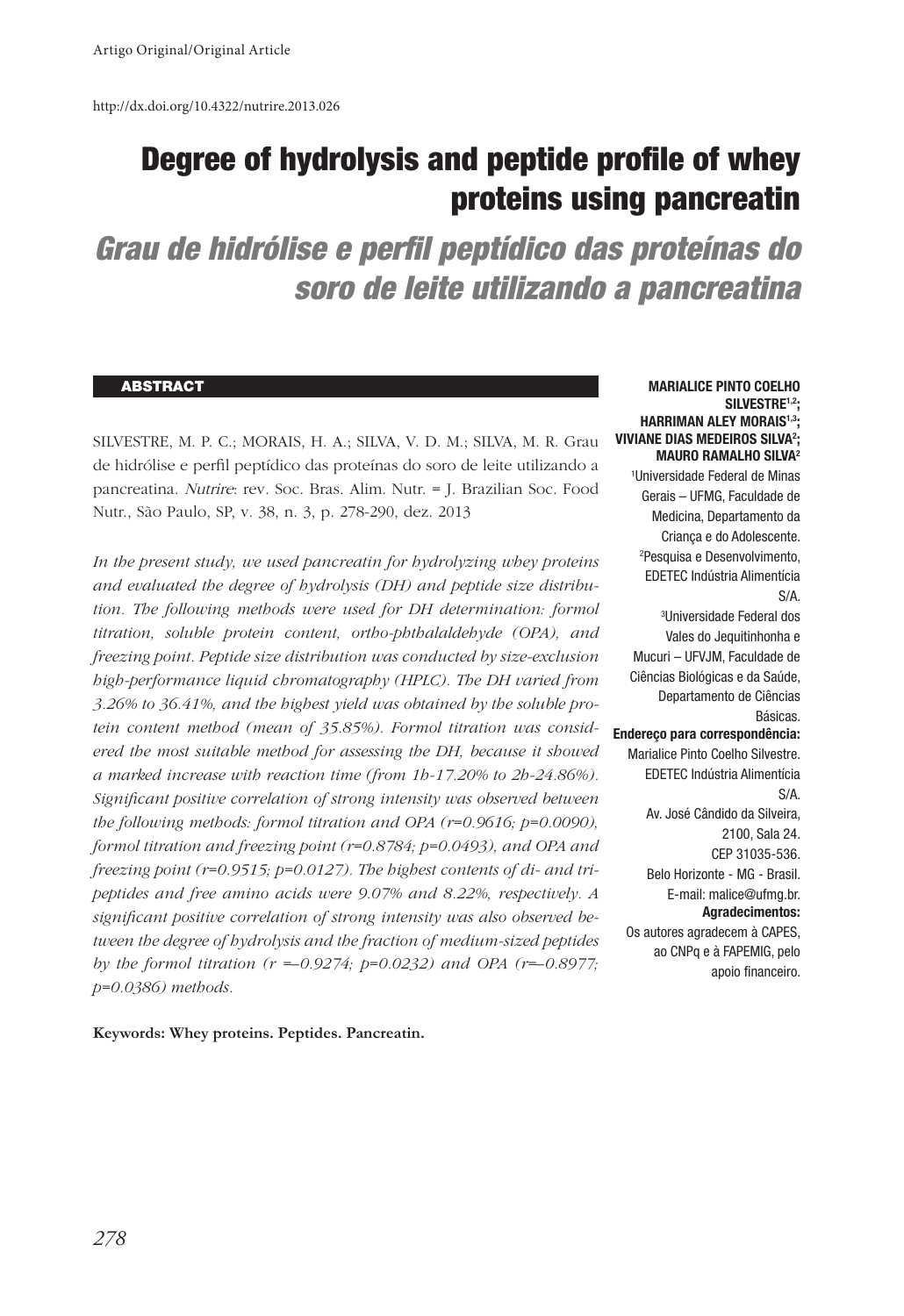SILVESTRE, M. P. C.; MORAIS, H. A.; SILVA, V. D. M.; SILVA, M. R. Hydrolysis of whey protein. *Nutrire*: rev. Soc. Bras. Alim. Nutr.= J. **Brazilian Soc. Food Nutr., São Paulo, SP, v. 38, n. 3, p. 278-290, dez. 2013.**

#### RESUMEN

*En este trabajo, se utilizó una pancreatina para hidrolizar las proteínas del suero de leche, evaluándose el grado de hidrólisis (GH) y la distribución de tamaño de los péptidos. Los métodos de valoración con formol, determinación de proteínas solubles, ortoftalaldehído (OPA) y disminución del punto de congelación se emplearon para evaluar el GH. La distribución del tamaño de los péptidos se realizó por cromatografía líquida de exclusión molecular. El GH varió de 3,26% a 36,41% y los mejores resultados se obtuvieron con el método de determinación de proteínas solubles (media de 35,85%). La valoración con formol se consideró el método más adecuado para evaluar el GH, en función de los significativos incrementos con el tiempo de reacción (de 17,20% a 24,86%). Se observó una correlación positiva y de fuerte intensidad entre los siguientes métodos: valoración con formol y OPA (r=0,9616, p=0,0090); valoración con formol y disminución del punto de congelación (r=0,8784, p=0,0493); OPA con la disminución del punto de congelación (r=0,9515, p=0,0127). Los contenidos más altos de di-tripéptidos y de aminoácidos libres fueron de 9,07% y 8,22%, respectivamente. Una correlación positiva y de fuerte intensidad se verificó entre la fracción de péptidos medios y el GH evaluado con los métodos de la valoración con formol (r=–0,9274, p=0,0232) y OPA (r=–0,8977, p=0,0386).*

**Palabras clave: Proteínas del suero de leche. Péptidos. Pancreatina.**

#### RESUMO

*Neste trabalho, uma pancreatina foi utilizada para hidrolisar as proteínas do soro de leite, avaliando-se o grau de hidrólise (GH) e a distribuição de tamanho dos peptídeos. Os métodos de titulação com formol, determinação de proteínas solúveis, ortoftalaldeído (OPA) e depressão do ponto de congelamento foram empregados para avaliar o GH. A distribuição do tamanho de peptídeos foi realizada por cromatografia líquida de exclusão molecular. O GH variou de 3,26% a 36,41% e os melhores resultados foram obtidos com o método de determinação de proteínas solúveis (média de 35,85%). A titulação com formol foi considerada como o método mais adequado para avaliar o GH, em função dos significativos aumentos com o tempo de reação (de 17,20% a 24,86%). Observou-se uma correlação positiva e de forte intensidade entre os métodos de titulação com formol e OPA (r=0,9616, p=0,0090); titulação com formol e depressão do ponto de congelamento (r=0,8784, p=0,0493); OPA e depressão do ponto de congelamento (r=0,9515, p=0,0127). Os maiores teores de ditripeptídeos e de aminoácidos livres foram de 9,07% e 8,22%, respectivamente. Correlação positiva e de forte intensidade foi verificada entre a fração de peptídeos médios e o GH avaliado pelos métodos da titulação com formol (r=–0,9274, p=0,0232) e OPA (r=–0,8977, p=0,0386).*

**Palavras-chave: Proteínas do soro de leite. Peptídeos. Pancreatina.**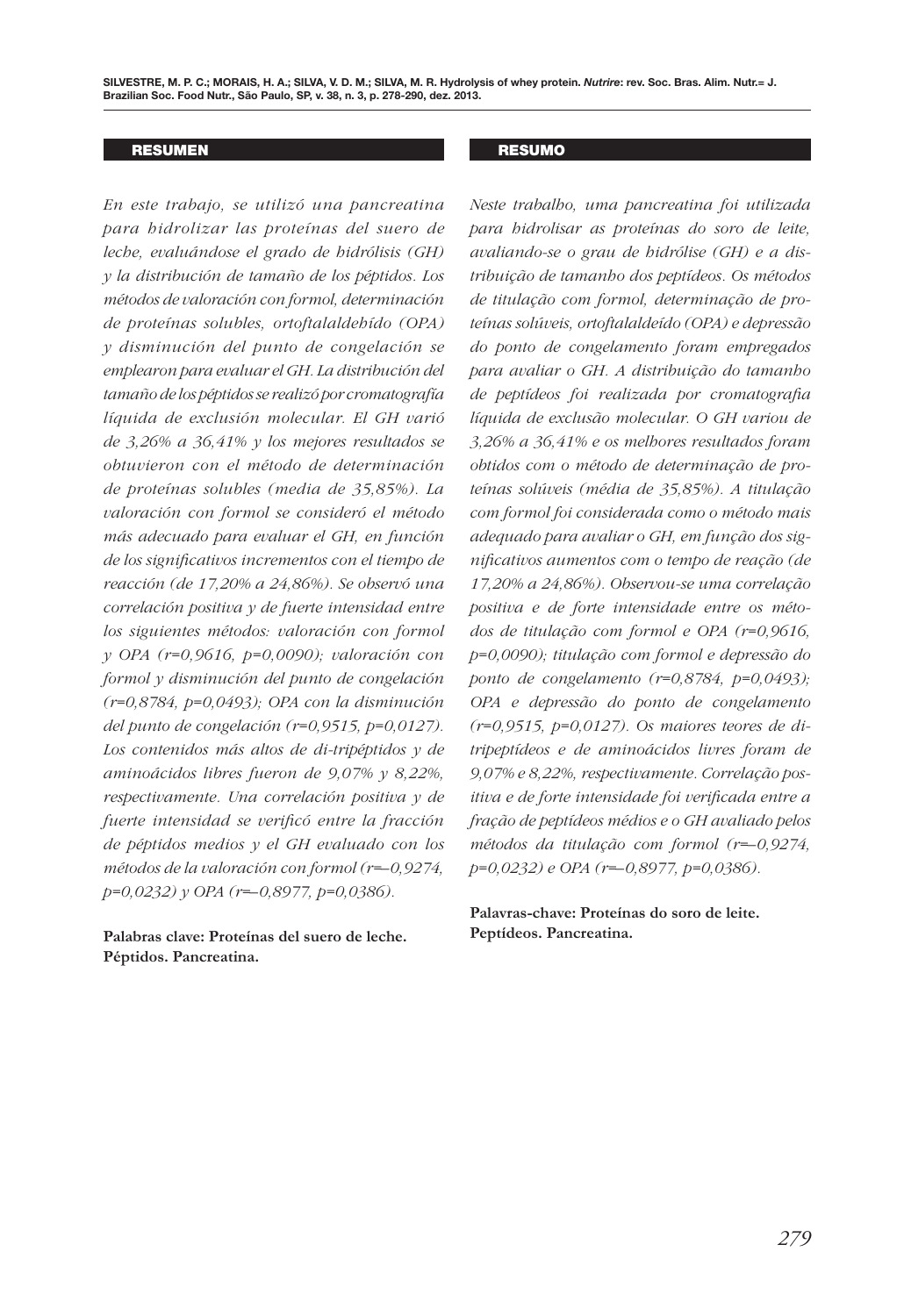# **INTRODUCTION**

Enzymatic hydrolysis of proteins releases small peptides and free amino acids, and therefore, may contribute to increase the nutritional value of food proteins. In fact, during metabolism, proteins are first broken into these smaller molecules before being absorbed and used for several functions in the body (HINSBERGER; SANDHU, 2004; GILBERT; WONG; WEBB JUNIOR, 2008).

Several proteases may be used for this purpose, such as pancreatin, which was used in the current work. Pancreatin is an enzymatic complex consisting of enzymes secreted by the pancreas. It has proteolytic, amylolytic and lipolytic activities. These proteases are divided into endopeptidases (trypsin, chymotrypsin and elastase) and exopeptidases (carboxypeptidases A and B) (ANDRIAMIHAJA et al., 2013).

Evaluation of the extent of protein hydrolysis may be conducted by measuring the degree of hydrolysis (DH). In the present study, four techniques based on different principles were used for this purpose: formol titration, determination of soluble protein content, reaction with orthophthalaldehyde, and freezing point. These methods were chosen because, to our knowledge, this is the first study where a comparison among them was carried out. In other works, comparisons were carried out between the ortho-phthalaldehyde and 2,4,6-trinitrobenzene sulfonic acid methods (NIELSEN; PETERSEN; DAMBMANN, 2001) or between the ortho-phthalaldehyde and pH stat methods (CHEISON et al., 2009).

The current work is the first to assess the degree of hydrolysis of hydrolyzed whey proteins obtained by the action of pancreatin. Furthermore, this was the first study to use the soluble protein content and freezing point methods for pancreatin. Additionally, to the best of our knowledge, this is also the first report of a correlation among the four methods used in the present work to determine the degree of hydrolysis of hydrolyzed whey proteins obtained by the action of pancreatin.

The peptide composition of hydrolyzed proteins may be evaluated by determining the peptide distribution according to the chain length. The length of peptide chain influences the rate of absorption, and therefore, the nutritional value of food proteins. Our group has developed a method for fractionating peptides with molecular masses smaller than 1,000 Da, and this technique was employed in the current study (SILVESTRE; HAMON; YVON, 1994a, b). Considering that, to our knowledge, the correlation between the degree of hydrolysis and the size distribution of peptides has not been previously established, this investigation was carried out in the present work.

The current study sought to use pancreatin to obtain hydrolyzed whey proteins with proper DH and peptide size distribution.

# **MATERIAL AND METHODS**

## **MATERIALS**

Pancreatin (Corolase PP, activity of 5.97U mL<sup>-1</sup>) was kindly provided by AB Enzymes (Barueri, SP, Brazil). In this study, enzyme activity was defined as the amount of enzyme required to release 1g of tyrosine in 1min at 37°C. WPC (Kerrylac 750) in powdered form was kindly supplied by Kerry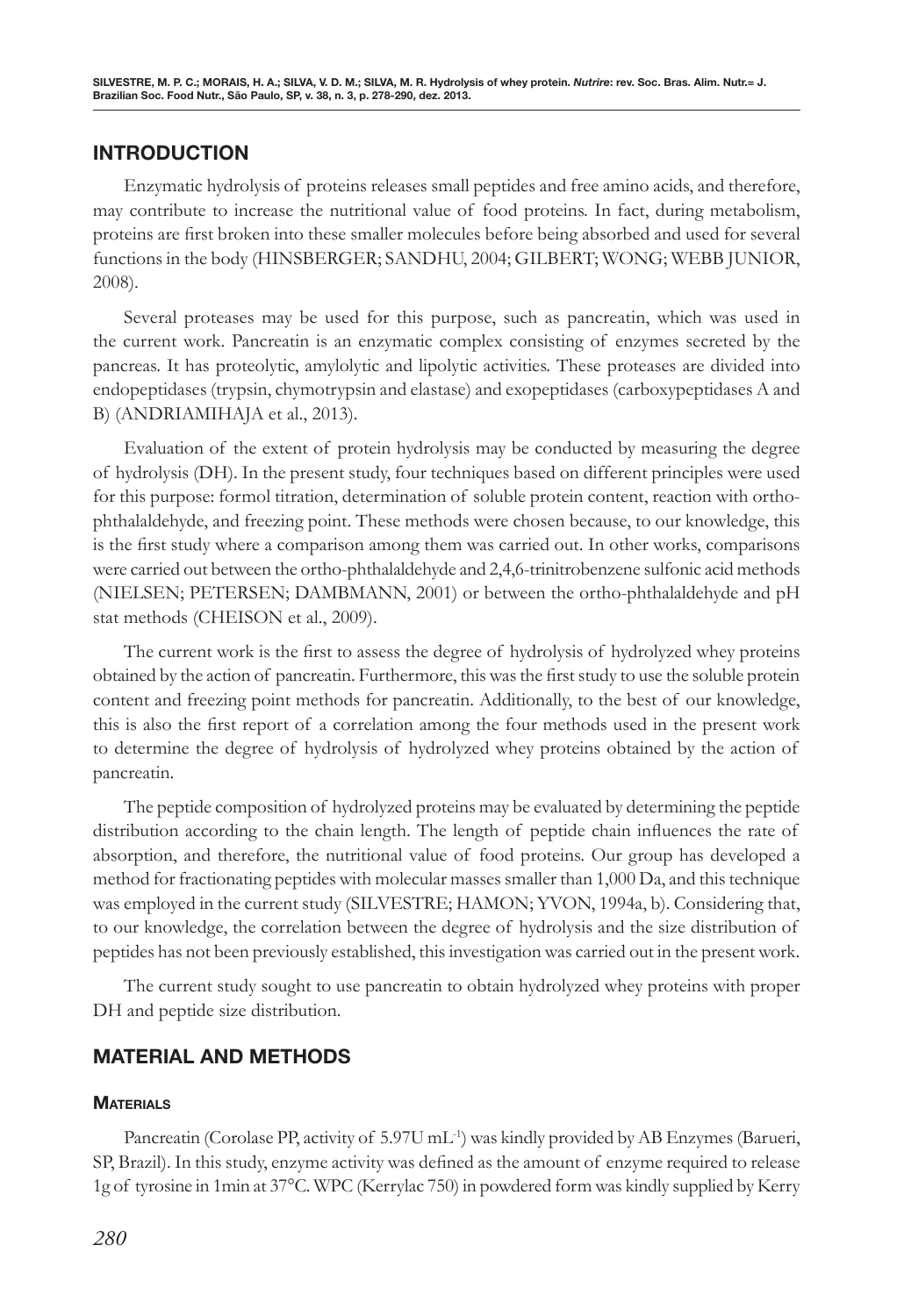of Brazil Ltda. (Três Corações, MG, Brazil). Formic acid was purchased from Merck (Whitehouse Station, NJ, USA). Ortho-phthalaldehyde (OPA, Code P0657), 2-mercaptoethanol (code M6250) and Folin-Ciocalteu reagent (code F9252) were purchased from Sigma (São Paulo, SP, Brazil). The tangential flow system with a 10 kDa cut-off membrane and the polyvinylidene fluoride membranes used for the filtration of samples (0.22µm) and solvents (0.45µm) were purchased from Millipore (São Paulo, SP, Brazil). All other reagents used in this study were of analytical grade. The highperformance liquid chromatography (HPLC) system used for fractionating hydrolyzed proteins consisted of one isocratic pump and a UV-Vis detector (1200 Series, Agilent, Santa Clara, CA, USA) coupled to a computer with ChemStation software for LC Systems (Agilent, Santa Clara, CA, USA). A poly(2-hydroxyethylaspartamide)-silica (PHEA) column (250×9.4mm, 5µm and 200 Å pore size) was used for HPLC. The water for HPLC was purified by passage through a MilliQ water purification system (Millipore, Billerica, MA, USA).

#### **methods**

## HYDROLYSIS OF WHEY PROTEIN CONCENTRATE (WPC)

WPC solutions (10%, w/v) were prepared. After adjustment of pH to 7.0 with a 3mol  $L^{-1}$ NaOH solution, the WPC solutions were heated in oil bath at 50°C with continuous stirring (stirrer 752A model from Fisatom, São Paulo, SP, Brazil), and the pancreatin was added in appropriate quantity to attain an enzyme: substrate ratio of 8.0:100 (w/w). The reaction times were 1h (P1), 2h (P2), 3h (P3), 4h (P4) and 5h (P5) and the hydrolytic reaction was stopped by heating the samples at 75°C for 15 sec. The hydrolyzed proteins were immediately used for the determination of the degree of hydrolysis and then freeze-dried (Freeze Dry System/FreeZone 4.5, model 77500, Labconco, Kansas City, MO, USA) and stored in a freezer (–20°C) until size distribution evaluation. The pH and temperature values corresponded to the optimal conditions for the enzyme and were provided by the manufacturer.

## Evaluation of the degree of hydrolysis

#### FORMOL TITRATION

The α-amino nitrogen (AN) was titrated by formaldehyde as described in the Sorensen method (ASSOCIATION OF OFFICIAL ANALYTICAL CHEMISTS, 1995). Total nitrogen (TN) was determined by the Kjeldahl method (ASSOCIATION OF OFFICIAL ANALYTICAL CHEMISTS, 1995). Then, the degree of hydrolysis (DH) was calculated using the ratio between AN and TN according to Equation 1:

$$
\% \text{ DH} = \frac{\alpha\text{-amino nitrogen (AN)}}{\text{total nitrogen (TN)}} \times 100 \tag{1}
$$

Reaction with ortho-phthalaldehyde

The method described by Spellman et al. (2003) was used, with some modifications, for the reaction of amino nitrogen with ortho-phthalaldehyde (OPA). A volume of 10µL of the sample was mixed with 3.4mL of the OPA reagent, and this mixture was allowed to stand at 25°C for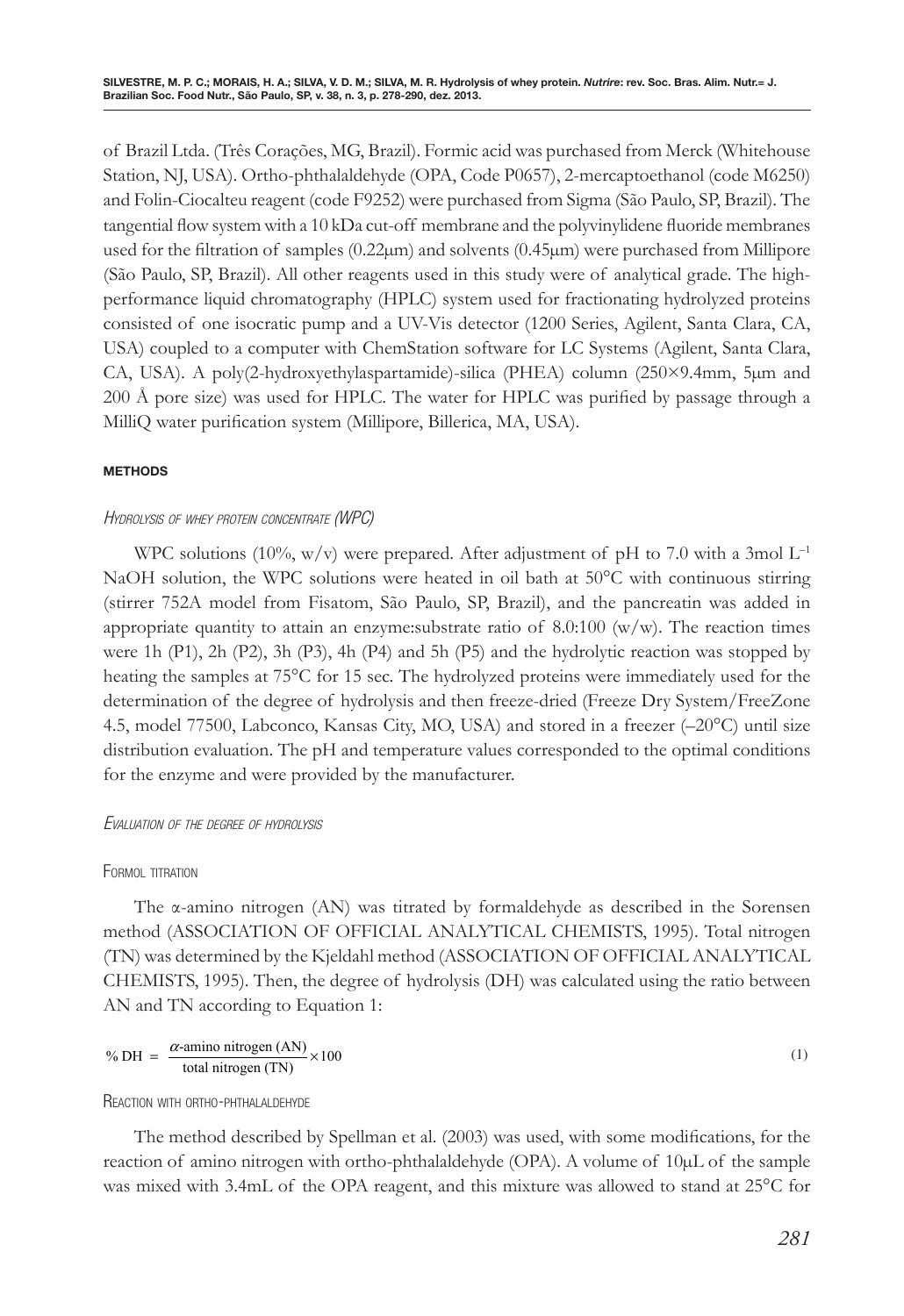2min. Subsequently, the absorbance was read at 340nm and the DH was calculated according to Equation 2:

DH 
$$
(\%) = \frac{(ABS \times 1,934 \times d)}{c}
$$
 (2)

Where ABS is the absorbance of samples, d is the dilution factor, and c the protein concentration of the sample  $(g L^{-1})$ .

#### Freezing point measurement

The measurement of the freezing point depression of the solution, called Osmometry, was conducted by using a micro-osmometer (Precision System 5004, Spectrun, São Paulo, Brazil). For this analysis, a sample volume of 50µL was immediately removed after the hydrolytic reaction and the DH was calculated according to Equation 3, proposed by Adler-Nissen (1986):

$$
DH\left(\frac{\Delta C}{P\% \times f_{osm}}\right) \times \left(\frac{1}{\omega}\right) \times \left(\frac{1}{h_{tot}}\right) \times 100\tag{3}
$$

Where  $\Delta C$  is the osmolarity (mosmol L<sup>-1</sup>); P% is the protein concentration (g of protein/kg) of water);  $1/\omega$  is the calibration factor of the osmometer, which represents the reciprocal of the osmotic coefficient of peptides that is supposed to be a constant value of 1.04; and  $h_{tot}$  is the total number of peptide bonds in the protein, which is  $8.8 \text{mEq g}^{-1}$  of protein for whey.

## Quantification of the soluble protein

The percentage of solubilized protein in  $10g\%$  trichloroacetic acid (TCA), in relation to the total protein content of the sample, was measured by the method of Hoyle and Merritt (1994), with modifications. Aliquots of  $500 \mu L$  of the hydrolyzed protein were mixed with  $500 \mu L$  of  $20g\%$ of TCA solution to obtain the soluble and insoluble fractions in 10  $g\%$  TCA. After 30 minutes of rest, the mixture was centrifuged at 3000 x *g,* and the soluble protein content of the supernatant was determined by the method of Lowry et al. (1951), modified by Hartree (1972) - the result was expressed as mg of protein. Bovine serum albumin was used as the standard. The DH was calculated according to Equation 4:

DH (%) = 
$$
\frac{\text{soluble protein content in 10 g\% TCA (mg) \times 100}}{\text{total protein content (mg)}}
$$
 (4)

## Distribution of peptide size

Initially, the peptides were fractionated according to chain length by size exclusion (SE) HPLC on a PHEA column, using the method previously developed by our team (SILVESTRE; HAMON; YVON, 1994a). A 0.05mol  $L^{-1}$  formic acid solution (pH 2.5) was the mobile phase and isocratic conditions at a flow rate of 0.5mL min–1 for 35min were used. The samples were dissolved in the mobile phase  $(0.1\% \text{ w/v})$  and filtered through a membrane of 0.22 $\mu$ m, and 50 $\mu$ L of these solutions were injected onto the column. The mobile phase was filtered through a membrane of 0.45µm and degassed by sonication in ultrasound bath (USC1400 model, Unique, Santo Amaro, SP, Brazil) for 30min before use.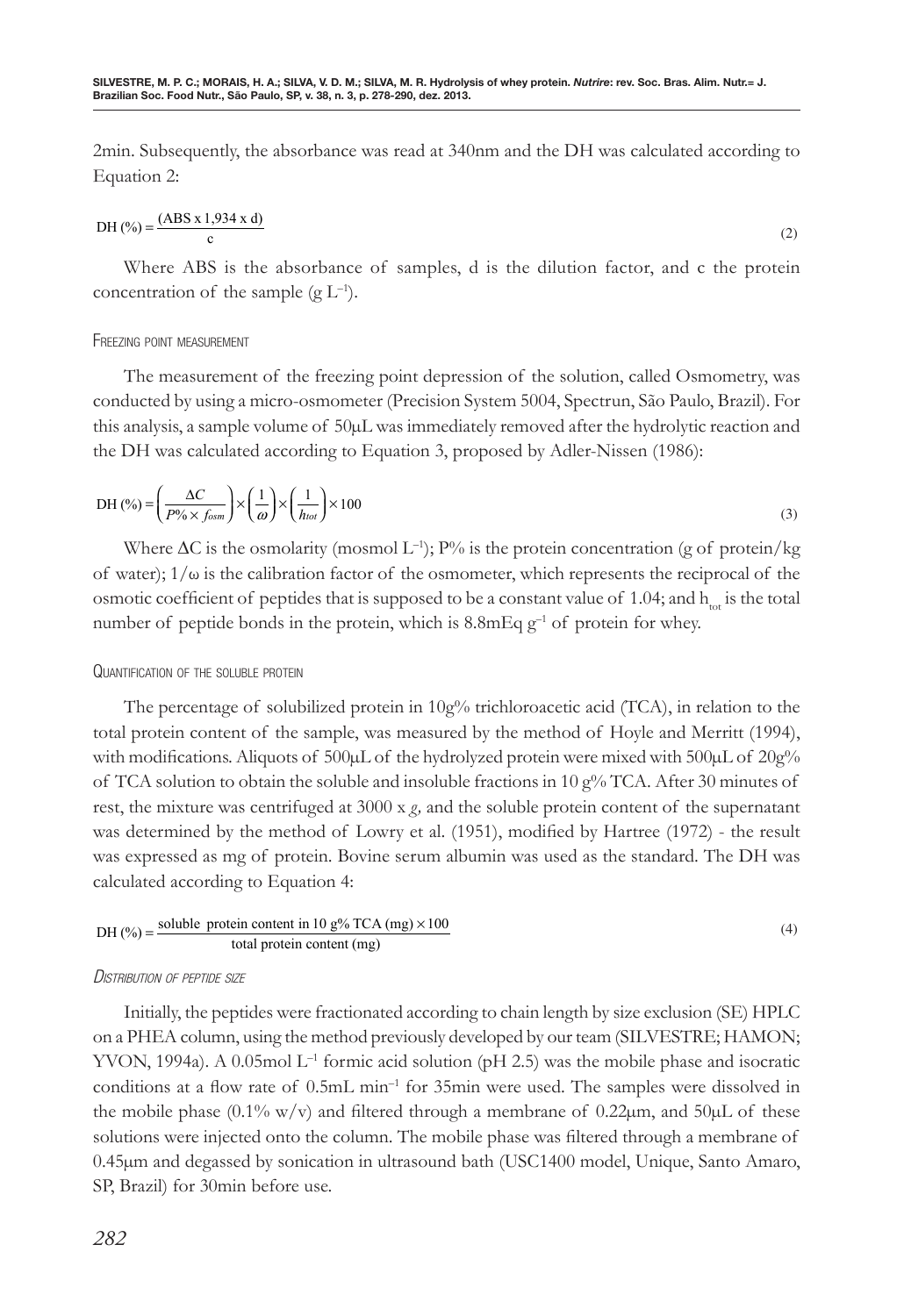Afterwards, the peptides and free amino acids were quantified using the rapid method of Correct Fraction Area (CFA), which had been previously developed by our team (SILVESTRE; HAMON; YVON, 1994b). Briefly, five whey standard hydrolysates (two using trypsin and three using pancreatin) were prepared and then fractionated into four fractions by SE-HPLC, as previously described. The four fractions were collected (Fraction Collector, CF-1 model, Spectrum Chrom, Houston, TX, USA) and submitted to amino acid analysis following solvent removal (Centrivap, 78100-00D model, Labconco, Kansas City, MO, USA). The calculation of CFA was performed using specific formulas after detection at three wavelengths (230, 280 and 300nm) to remove the contribution of aromatic amino acids. A standard curve was drawn to correlate CFA with the amino acid contents of the fractions.

## STATISTICAL ANALYSIS

All determinations were performed in three replicates, each measured by triplicate analysis. To verify significant hydrolysis effects among the different treatments, a completely randomized design was adopted for analysis in split-plot (4×6, methods - hydrolysis times) scheme, and the results were analyzed using SISVAR version 5.3 software (FERREIRA, 2010). A completely randomized experimental design was adopted for factorial analysis (2×6, enzymes - hydrolysis times) of the peptide profiles, and the results were analyzed using Statistica software (STATSOFT, 2000). The ANOVA and Duncan test at 5% probability were used to determine differences between the means of the degree of hydrolysis, as well as the contents of peptides and free amino acids in the WPC hydrolysates. Significant differences (*p*<0.05) between the means were evaluated by Duncan's test (PIMENTEL-GOMES, 2000). The correlations between the degree of hydrolysis obtained by different methods and the contents of peptides and free amino acids were calculated by Pearson's correlation coefficient (r), which measures the degree of association between two variables, and  $p$ was calculated with t-tests using BioStat software (AYRES et al., 2007) for data analysis.

# **RESULTS**

## **Degree of hydrolysis of whey proteins**

The DH yields obtained by the four methods are shown in Figure 1. They varied from 3.26% to 36.41%. The results of the DH of the samples were deducted by the DH values of the blank (26.6% for OPA, 8.4% for soluble protein content, 6.7% for formol titration, and 7.4% for osmometry). The soluble protein content method gave rise to a much higher yield compared with the other methods for all samples, and no significant difference was observed among P1, P2, P3 and P4 samples (mean of 35.85%). Only P5 showed a smaller yield (34.28%).

The formol titration method produced the second highest values of the DH, ranging from 17.20% to 30.52%. The third highest DH values were reached by the OPA method, producing similar values for all samples (mean of 21.99%). The lowest DH values were found by the freezing point method, and no significant difference was observed among the samples (mean of 3.60%).

No report has been found in the literature describing the use of soluble protein content, osmometry or formol titration for evaluating the DH of WPC proteins by the action of pancreatin.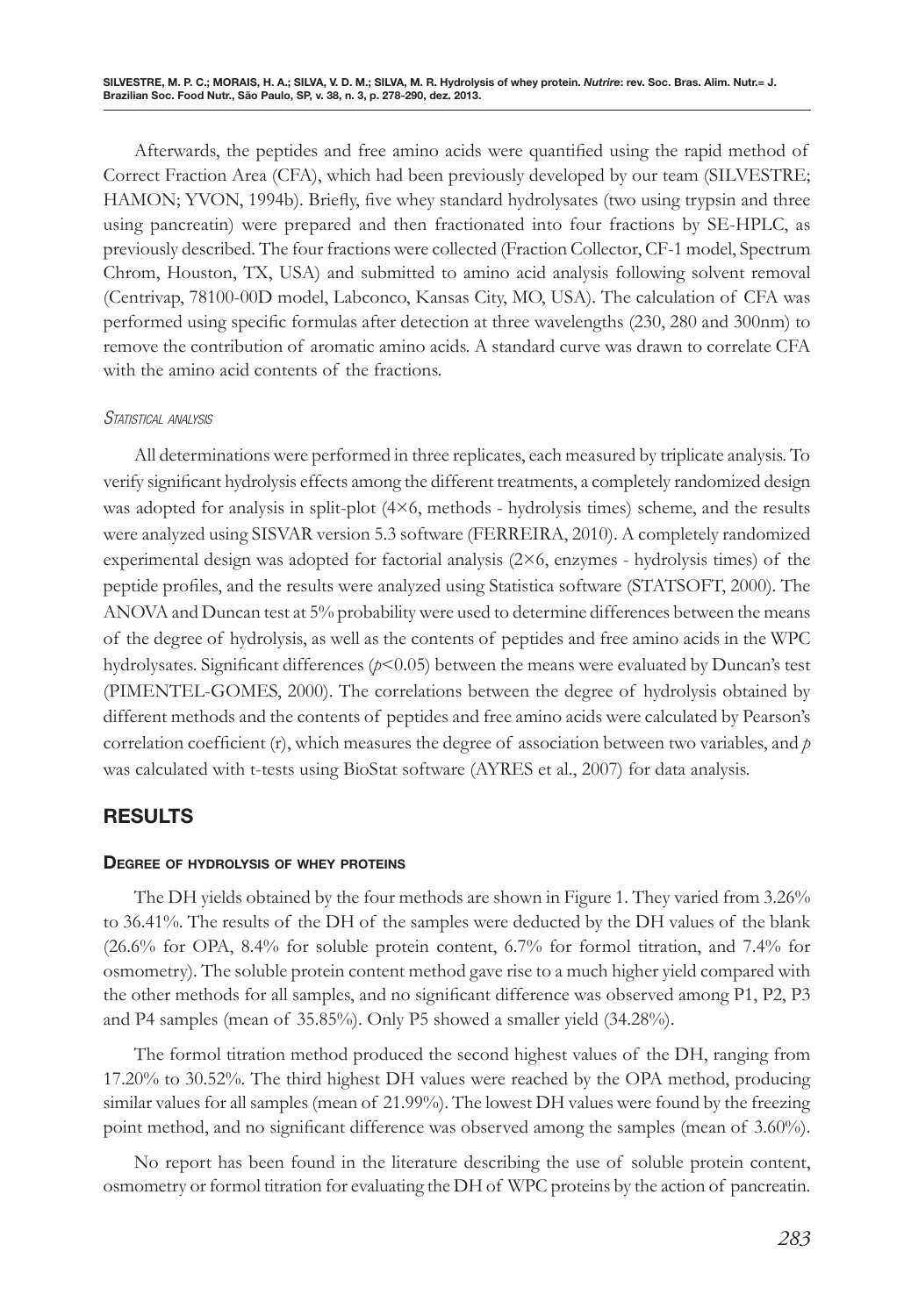

**Figure 1 - Degree of hydrolysis of WPC hydrolysates obtained by the action of pancreatin. Methods of formol titration (** $\square$ **), reaction with ortho-phthalaldehyde (** $\bullet$ **), freezing point (** $\square$ **), and soluble protein content (). The results represent the means of triplicate experiments. Different capital letters represent significantly different (***p***<0.05) values for the same method and different hydrolysates. Small letters represent significantly different (***p***<0.05) values for the same hydrolysate and different methods.**

#### **Effect of hydrolysis length on the degree of hydrolysis**

In general, the DH of WPC proteins is weakly affected by hydrolysis length (Figure 1). Only one important modification was observed for the formol titration method, where the DH increased sharply as the reaction time increased from 1h (17.20%) to 2h (24.86%). For the soluble protein content method, a slight decrease of the DH was observed when the reaction time increased from 4h (35.68%) to 5h (34.28%).

#### **Correlation among the degree of hydrolysis methods**

Given that the values found for some correlations were above 0.7 with  $p$ <0.05 (SAMPAIO, 2002), significant positive correlation of strong intensity was found among the following methods: formol titration with OPA ( $r=0.9616$ ;  $p=0.0090$ ), formol titration with freezing point ( $r=0.8784$ ;  $p=0.0493$ ), and OPA with freezing point (r=0.9515;  $p=0.0127$ ) (Table 1).

To our knowledge, this was the first time correlation among the degree of hydrolysis methods of whey proteins was established.

#### **Peptide size of hydrolyzed proteins**

The hydrolyzed proteins were fractionated in four fractions: large peptides (with more than 7 amino acid residues); medium peptides (with 4 to 7 amino acid residues); di- and tripeptides and free amino acids (Table 2).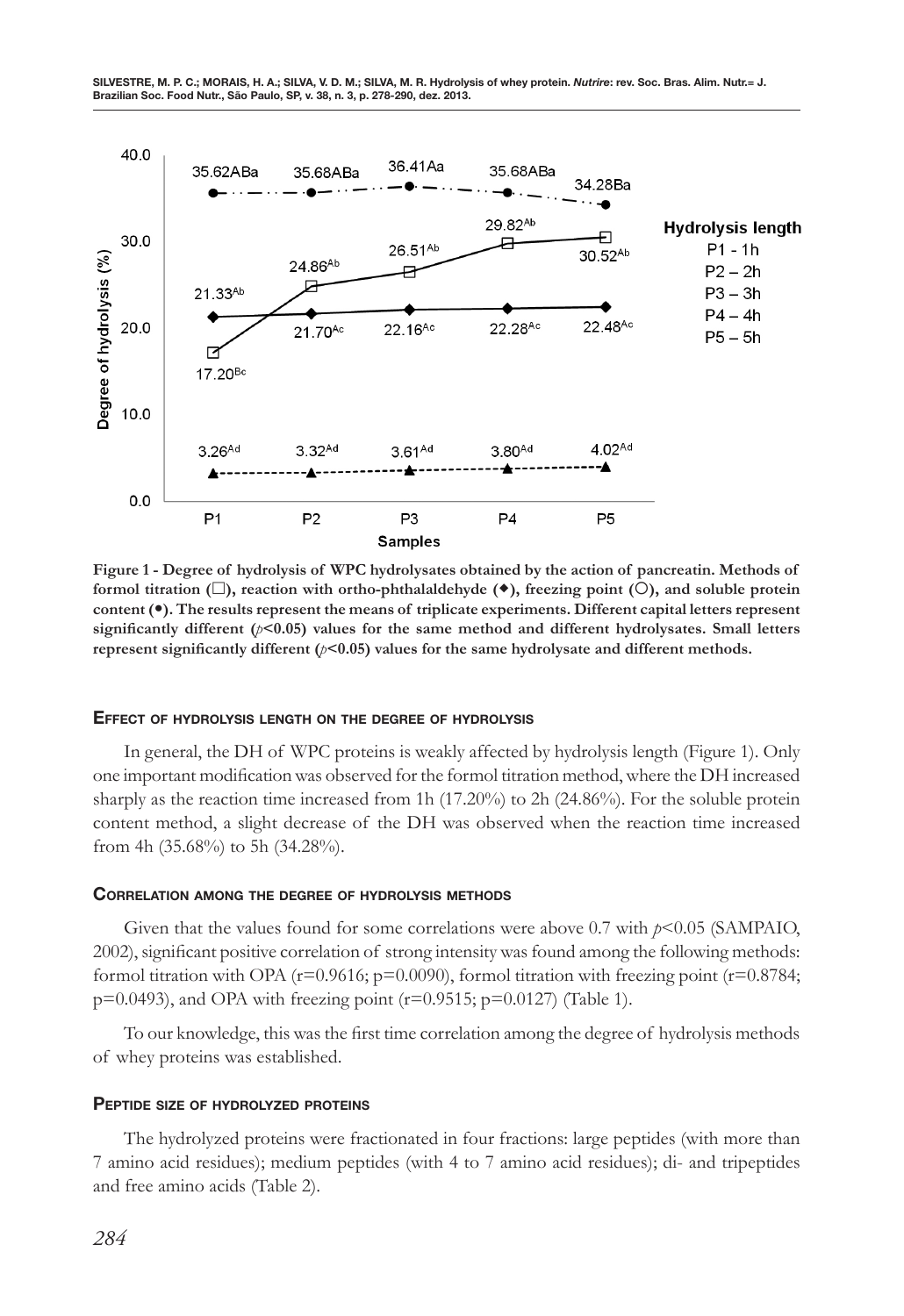| Comparisons                           | Pancreatin |        |  |
|---------------------------------------|------------|--------|--|
|                                       | $r^a$      | $p^b$  |  |
| Formol titration with OPA $\epsilon$  | 0.9616     | 0.0090 |  |
| Formol titration with Freezing point  | 0.8784     | 0.0493 |  |
| Formol titration with Soluble Protein | $-0.3337$  | 0.5831 |  |
| $OPAc$ with Freezing point            | 0.9515     | 0.0127 |  |
| OPA <sup>c</sup> with Soluble Protein | $-0.3552$  | 0.5575 |  |
| Freezing point with Soluble Protein   | $-0.5659$  | 0.3199 |  |

| Table 1 - Correlation among methods for the determination of the degree of hydrolysis |  |  |
|---------------------------------------------------------------------------------------|--|--|
|---------------------------------------------------------------------------------------|--|--|

*a* r: correlation; *<sup>b</sup> p*: determined by t-*Student* test with significant differences for *p*<0.05; *<sup>c</sup>* OPA: ortho-phthalaldehyde.

| <b>Samples</b> | <b>Reaction time</b><br>(h) | Large<br>peptides <sup>a</sup> | Medium-sized<br>peptides      | Di- and<br>tri-peptides      | Free amino<br>acids          |
|----------------|-----------------------------|--------------------------------|-------------------------------|------------------------------|------------------------------|
| P <sub>1</sub> |                             | $56.69 \pm 1.94^{\circ}$       | $35.63 \pm 2.03^{\mathrm{B}}$ | $4.22 \pm 0.23^{\rm D}$      | $3.46 \pm 0.34^D$            |
| P <sub>2</sub> | 2                           | $45.54 \pm 0.58^{\mathrm{D}}$  | $42.02 \pm 0.63^{\rm A}$      | $6.43 \pm 0.70$ <sup>B</sup> | $6.01 \pm 0.84^{\text{B}}$   |
| <b>P3</b>      | $\mathbf{3}$                | 42.43 2.82 <sup>DE</sup>       | $44.65 \pm 2.00^{\mathrm{A}}$ | $9.07 \pm 0.70^{\rm A}$      | $3.85 \pm 0.15^{CD}$         |
| <b>P4</b>      | $\overline{4}$              | $41.33 + 4.83^E$               | $43.57 + 4.79^{\text{A}}$     | $7.12 \pm 0.73^B$            | $7.98 \pm 0.63^{\text{A}}$   |
| <b>P5</b>      | 5                           | $41.13 \pm 2.56^E$             | $44.18 \pm 3.41^{\rm A}$      | $6.46\pm0.15^{\rm B}$        | $8.22 \pm 1.08$ <sup>A</sup> |

**Table 2 - Peptide and free amino acid contents of hydrolyzed whey proteins** 

Large peptides: with more than 7 amino acid residues; medium-sized peptides: with 4 to 7 amino acid residues.

P3 sample showed the highest di- and tri- peptide content (9.07%), but one of the lowest free amino acid contents (3.85%). P4 showed the second di- and tri- peptide content (7.12%) and one of the highest free amino acid contents (7.98%). P2 and P5 occupied the third position in terms of di- and tri- peptide contents with no significant difference between them (6.43% and 6.46%, respectively). Regarding the free amino acid contents, P5 showed higher result (8.22%, similar to P4) than P2 (6.01%, the second position). No significant difference was observed among the large peptide contents of P2, P3, P4 and P5 samples (mean of 42.63%). P1 ranked in the last position with the lowest di- and tri- peptide content (4.22%), one of the lowest free amino acid contents (3.46%, similar to P3), and the highest amount of large peptides (56.69%).

## **Degree of hydrolysis** *versus* **peptide size**

According to Sampaio (2002), *r* values greater than 0.7 with *p*<0.05 indicate a strong and significant association between the data. Therefore, it can be observed in Table 3 that some correlations of different types were found between the degree of hydrolysis and peptide size. Thus, a significant positive correlation of strong intensity was observed between the degree of hydrolysis and the fraction of medium-sized peptides for the formol titration ( $r=-0.9274$ ;  $p=0.0232$ ) and OPA ( $r=-0.8977$ ; p=0.0386) methods. A non-significant correlation ( $r=0.7221$ ; p=0.1683) was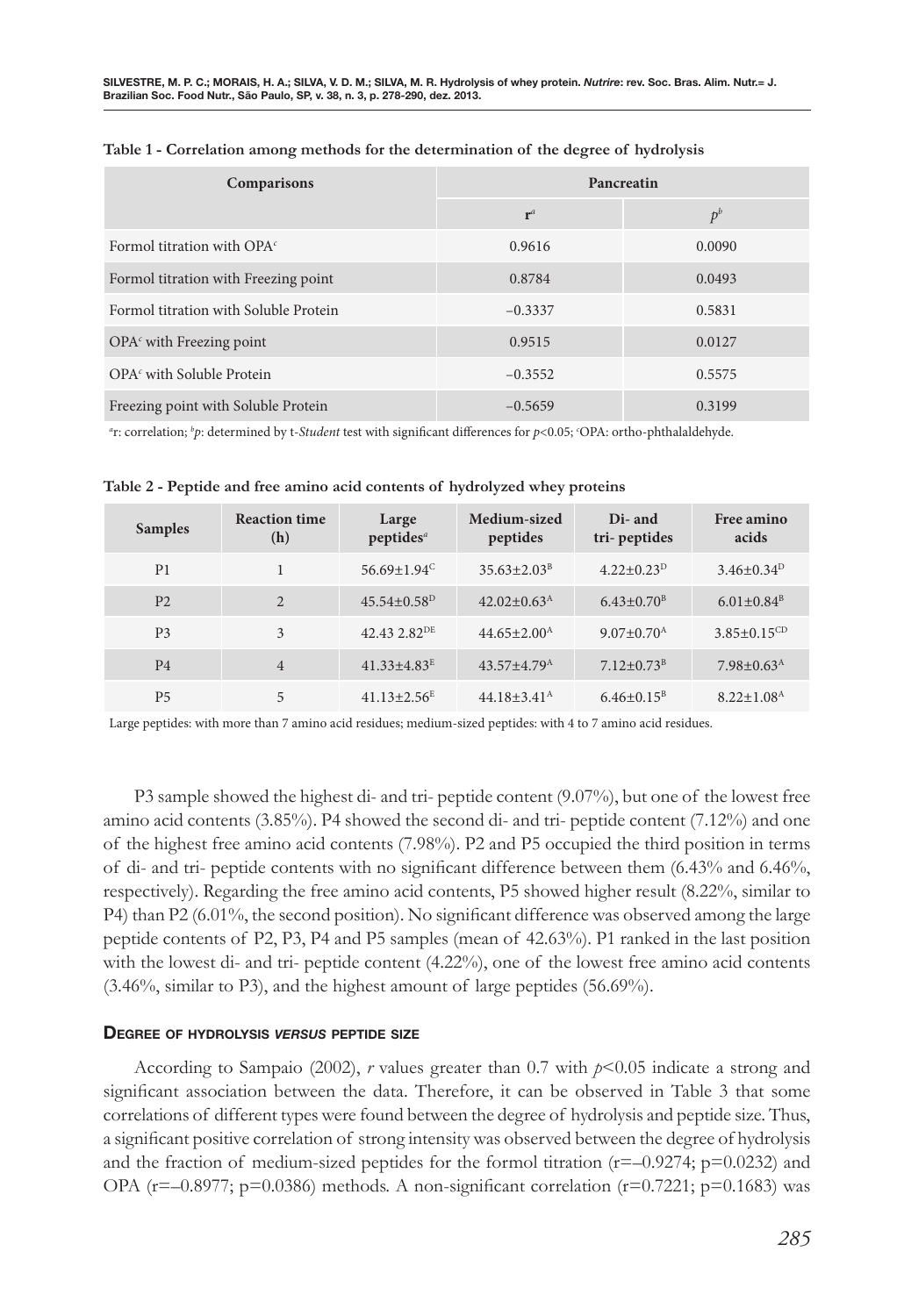| Degree of hydrolysis     |                       | <b>Correlation parameters</b> |               |  |
|--------------------------|-----------------------|-------------------------------|---------------|--|
| Peptide size<br>(method) |                       | r                             | $\mathcal{P}$ |  |
| Formol titration         | large peptides        | $-0.9736$                     | 0.0051        |  |
|                          | Medium-sized peptides | 0.9274                        | 0.0232        |  |
|                          | Di- and tri- peptides | 0.6428                        | 0.2420        |  |
|                          | Free amino acids      | 0.8145                        | 0.0931        |  |
|                          | large peptides        | $-0.9273$                     | 0.0233        |  |
|                          | Medium-sized peptides | 0.8977                        | 0.0386        |  |
| OPA <sup>c</sup>         | Di- and tri- peptides | 0.6529                        | 0.2274        |  |
|                          | Free amino acids      | 0.7161                        | 0.1736        |  |
| Freezing point           | large peptides        | $-0.7808$                     | 0.1190        |  |
|                          | Medium-sized peptides | 0.7221                        | 0.1683        |  |
|                          | Di- and tri- peptides | 0.4129                        | 0.4896        |  |
|                          | Free amino acids      | 0.7686                        | 0.1288        |  |
| Soluble Protein Content  | large peptides        | 0.1503                        | 0.8094        |  |
|                          | Medium-sized peptides | $-0.0580$                     | 0.9261        |  |
|                          | Di- and tri- peptides | 0.4117                        | 0.4910        |  |
|                          | Free amino acids      | $-0.6634$                     | 0.2222        |  |

**Table 3 - Correlation between the degree of hydrolysis and the peptide size of hydrolyzed whey proteins**

r: correlation; *p*: determined by t-*Student* test with significant differences for *p*<0.05; OPA: ortho-phthalaldehyde; Large peptides: with more than 7 amino acid residues; medium-sized peptides: with 4 to 7 amino acid residues.

observed between the degree of hydrolysis and the fraction of medium-sized peptides in the case of the freezing point method. Similarly, non-significant correlation was observed between the degree of hydrolysis and the free amino acid fraction for the formol titration (r=0.8145; p=0.0931), OPA ( $r=0.7161$ ;  $p=0.1736$ ), and freezing point methods ( $r=0.7686$ ;  $p=0.1288$ ). Additionally, a significant negative correlation of strong intensity was found between the fraction of large peptides and the degree of hydrolysis for the formol titration ( $r=-0.9736$ ;  $p=0.0051$ ) and OPA  $(r=-0.9273; r=0.0233)$  methods. Non-significant correlation  $(r=-0.7808; p=0.1190)$  was observed between the degree of hydrolysis and the fraction of large peptides for the freezing point method.

# **DISCUSSION**

The fact that the soluble protein content method produced the highest hydrolysis yield may be associated with the action of pancreatin. The pancreatin used was an enzymatic preparation containing enzymes with endopeptidase (trypsin and chymotrypsin) and exopeptidase (carboxypeptidases) activities (INTERNATIONAL UNION OF BIOCHEMISTRY AND MOLECULAR BIOLOGY, 2010) and may have extensively hydrolyzed the WPC proteins,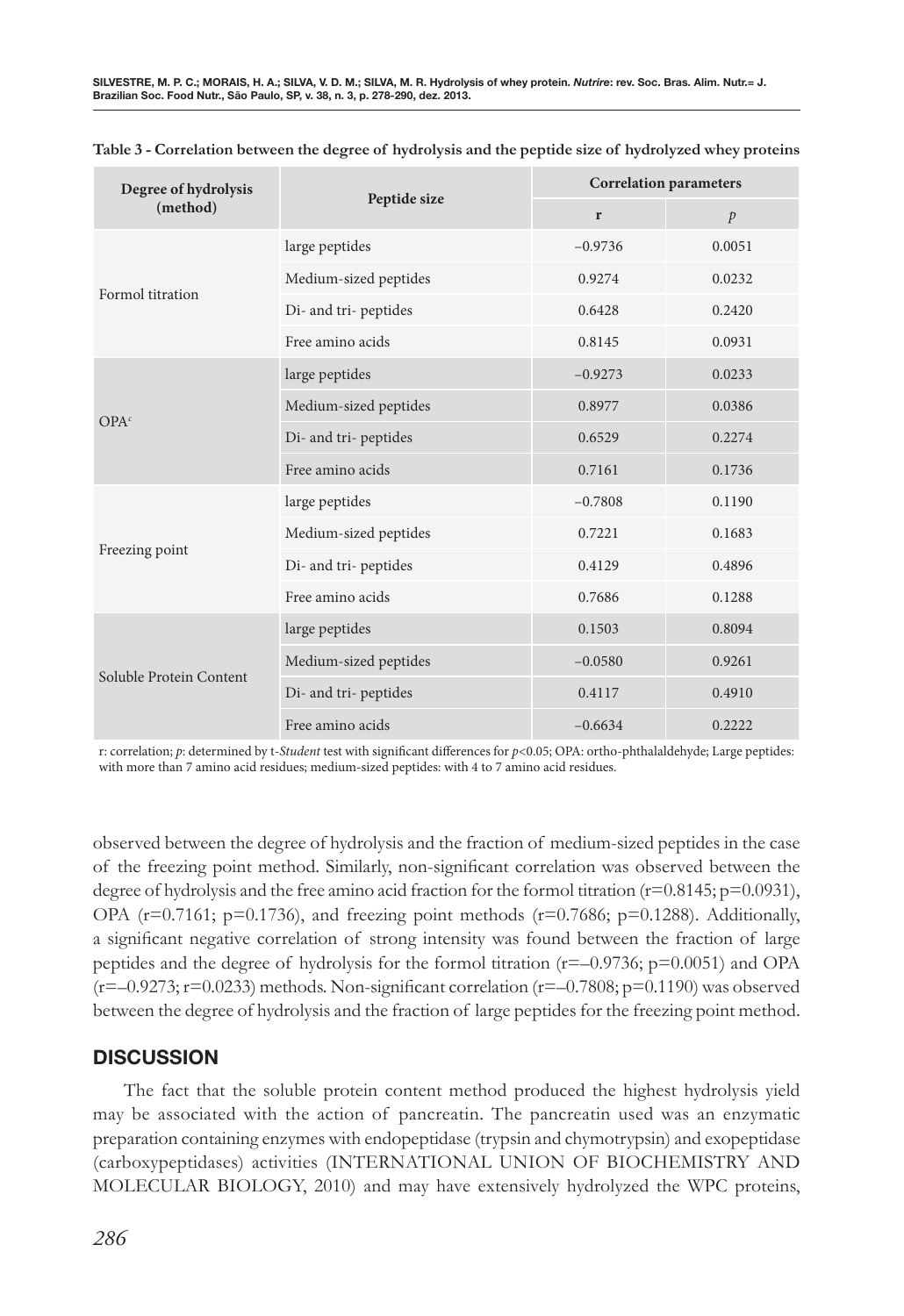producing high content of small peptides that are not precipitated by TCA, and therefore, contributed to increase the DH obtained by this method.

The higher DH values obtained by the formol titration method in relation to OPA for most of the samples could be explained by the action of two enzymes found in the pancreatin preparation. Trypsin, which preferably cleaves peptide bonds containing residues of lysine or arginine, and chymotrypsin, which hydrolyzes peptide bonds with basic or aromatic amino acids (GUPTA; BEG; LORENZ, 2002; HINSBERGER; SANDHU, 2004; PAGE; DI CERA, 2008). The action of these enzymes most likely increased the exposure of basic amino acid residues whose side chains also have protons that can be released by the addition of formaldehyde (LEVY, 1935; TAYLOR, 1957).

When using the OPA method, it is important to note that although whey proteins have a high percentage of lysine, whose ε-amino group can also react with the derivatizing agent leading to an overestimation of DH (CHURCH et al., 1983), they are also rich in cysteine, which reacts weakly and unstably with OPA, and may reduce the DH of WPC hydrolysates (SPELLMAN et al., 2003). This explains, at least in part, the third position occupied by the OPA method in terms of DH value.

A likely explanation for the low values showed by the freezing point method is related to the ability of pancreatin to increase the exposure of aromatic or basic amino acid residues (GUPTA; BEG; LORENZ, 2002; RAWLINGS; BARRETT; BATEMAN, 2010). This would cause a pH modification in the solution, leading to the aggregation of peptides and, consequently, gradually increasing the viscosity and turbidity of the solution (DOUCET et al., 2003).

To our knowledge, this is the first time the soluble protein content, freezing point, or the formol titration methods were used to assess the degree of hydrolysis of WPC through the action of pancreatin.

Only one work in the literature reports the use of the OPA method. Smyth and FitzGerald (1998) reported a maximum DH of 11.5% when using the OPA method for evaluating the DH of WPC proteins hydrolyzed by pancreatin, which is half of the values obtained in the current study (mean of 21.99%). This difference could be explained either by the hydrolytic conditions used or by the presence of a reducing agent. In fact, contrarily to the present work, these authors carried out the reaction at pH 8, 37°C, E:S ratio of 1:50, for 8:30 h, in absence of 2-mercaptoethanol. According to Roth (1971), the reaction of cysteine with OPA can be optimized when the reagent is mixed with a solution of amino acids in the presence of a strong reducing agent.

Considering that formol titration was the only method that showed a marked increase with reaction time, it could be inferred that it is the most suitable among the methods tested for assessing the DH of hydrolyzed whey proteins obtained by the action of pancreatin, with the caveat that hydrolysis proceeds for a maximum of 2h.

Regarding the correlation among the degree of hydrolysis methods, it is worthy stating that no reports have been found in the literature investigating the correlation among DH methods for WPC hydrolyzed proteins obtained by pancreatin.

Peptide size is associated to the nutritional value of hydrolyzed proteins. In truth, during protein metabolism, the first stage of hydrolysis leads to the formation of free amino acids (AA) and peptides with 2 to 6 AA residues, which can be further hydrolyzed by brush border peptidases to produce AA and di- and tri- peptides (HINSBERGER; SANDHU, 2004). The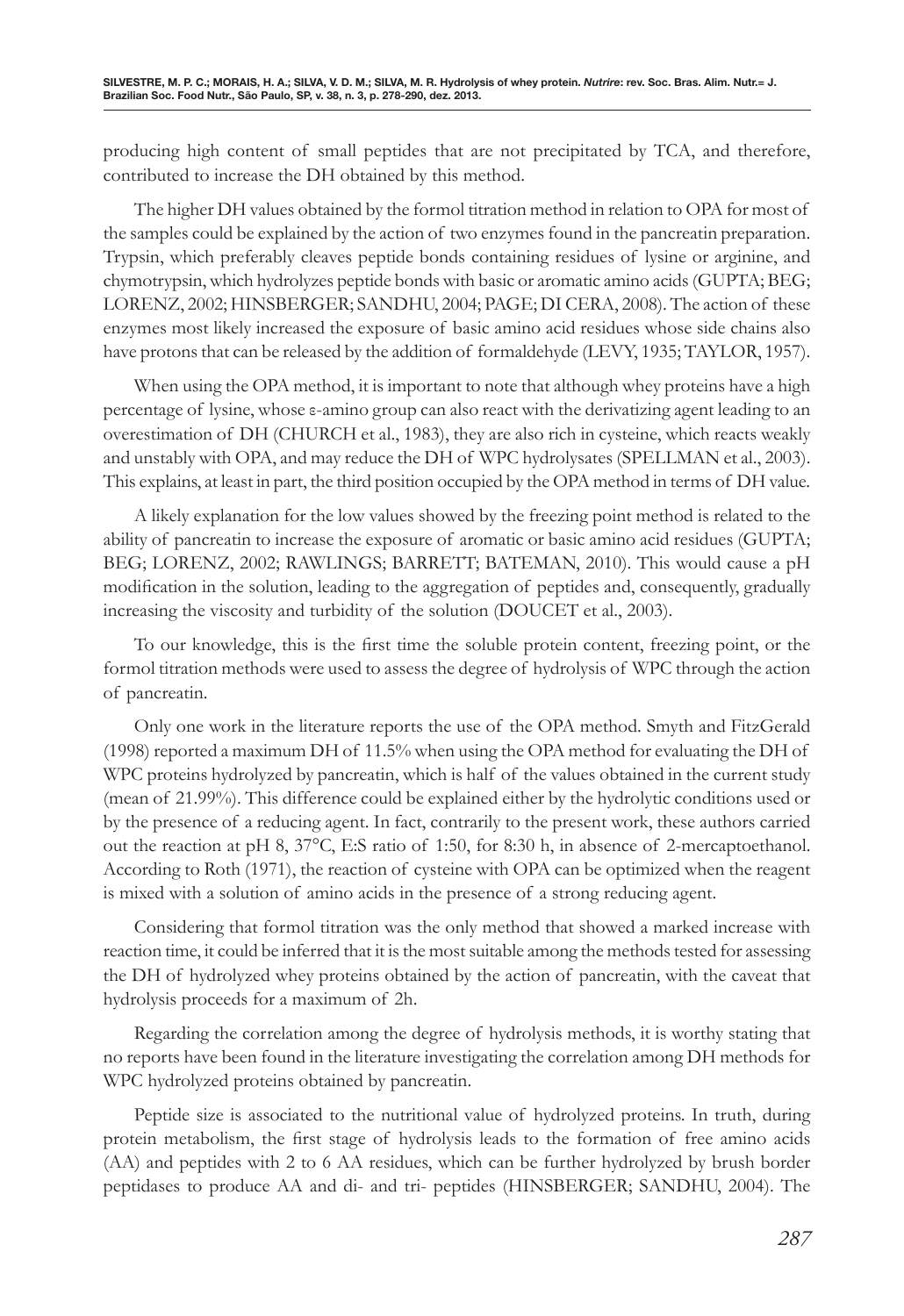amino acids can be absorbed either in the free form, by simple and facilitated diffusion (membrane transporters), or in the di- and tri- peptide form (oligopeptide transporters) (GILBERT; WONG; WEBB JUNIOR, 2008). Furthermore, according to Frenhani and Burini (1999), the di- and tripeptides are more efficiently absorbed than an equivalent mixture of free amino acids. Therefore, the enzymatic hydrolysis of proteins can improve their nutritional value by reducing the peptide size and releasing small peptides and free amino acids, which can be readily absorbed. In this way, from a nutritional point of view, P2, P3, P4 and P5 samples showed similar peptide profiles, which were superior to P1.

The evidence of the correlations between the degree of hydrolysis and the peptide size indicate that some methods were able to show that, as expected, an increase in the degree of hydrolysis of WPC proteins produced more medium-sized peptides and free amino acids but fewer large peptides. This was especially the case of the formol titration and OPA methods. Consequently, these two methods could be used as a rapid screening for choosing the hydrolyzed proteins with the best nutritional profile or peptide size distribution.

No report has been found in the literature correlating the DH of WPC hydrolysates with peptide size.

# **CONCLUSION**

The use of pancreatin at an E:S ratio of 8:100 from 1h to 5h was able to produce hydrolyzed whey proteins with proper peptide size distribution, from a nutritional point of view. Formol titration and OPA seemed to be the best methods for the rapid screening of hydrolyzed whey proteins with this type of profile. Formol titration was the most suitable method for assessing the DH of hydrolyzed whey proteins. Correlations found between the DH and the peptide size showed that a DH increase of whey proteins leads to a peptide size distribution of higher nutritional value, with more medium-sized peptides (4 to 7 amino acid residues) and fewer large peptides (>7 amino acid residues).

## ACKNOWLEDGEMENTS

The authors are grateful to CNPq, CAPES and FAPEMIG for their financial support.

## REFERÊNCIAS/REFERENCES

ADLER-NISSEN, J. *Enzymic hydrolysis of food proteins.* New York: Elsevier Applied Science Publishers, 1986.

ANDRIAMIHAJA, M.; GUILLOT, A.; SVENDSEN, A.; HAGEDORN, J.; RAKOTONDRATOHANINA, S.; TOME, D.; BLACHIER, F. Comparative efficiency of microbial enzyme preparations versus pancreatin for in vitro alimentary protein digestion. *Amino Acids*, v. 44, p. 563-572, 2013. PMid:22965636. [http://dx.doi.](http://dx.doi.org/10.1007/s00726-012-1373-0) [org/10.1007/s00726-012-1373-0](http://dx.doi.org/10.1007/s00726-012-1373-0)

ASSOCIATION OF OFFICIAL ANALYTICAL CHEMISTS - AOAC. *Official Methods of Analysis.* 16th ed. Arlington: AOAC International, 1995.

AYRES, M.; AYRES JUNIOR, M.; AYRES, D. L.; SANTOS, A. A. S. *BioEstat: aplicações estatísticas nas áreas das ciências biológicas e médicas.* Belém: Sociedade Civil Mamirauá – MCT-CNPq, 2007. Disponível em: <[http://www.mamiraua.org.br/downloads/](http://www.mamiraua.org.br/downloads/programas) [programas](http://www.mamiraua.org.br/downloads/programas)>. Acesso em: 15 mar. 2012.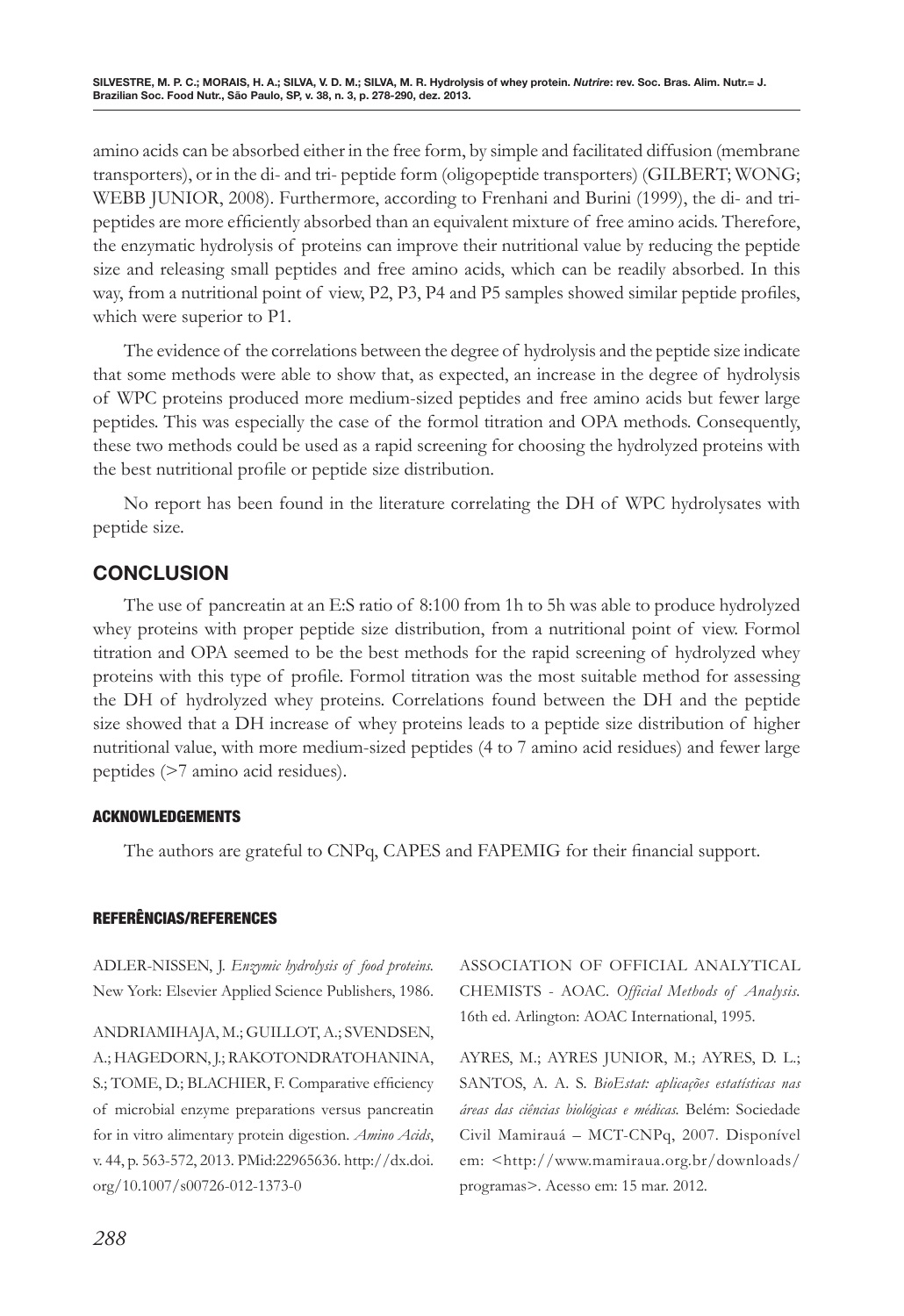CHEISON, S. C.; ZHANG, S. B.; WANG, Z.; XU, S. Y. Comparison of a modified spectrophotometric and the pH-stat methods for determination of the degree of hydrolysis of whey proteins hydrolysed in a tangential-flow filter membrane reactor. *Food Res Int.*, v. 42, p. 91-97, 2009. [http://dx.doi.org/10.1016/j.](http://dx.doi.org/10.1016/j.foodres.2008.09.003) [foodres.2008.09.003](http://dx.doi.org/10.1016/j.foodres.2008.09.003)

CHURCH, F. C.; SWAISGOOD, H. E.; PORTER, D. H.; CATIGNANI, G. H. Spectrophotometric assay using o-phthaldialdehyde for determination of proteolysis in milk and isolated milk proteins. *J Dairy Sci.*, v. 66, p. 1219-1227, 1983. [http://dx.doi.org/10.3168/](http://dx.doi.org/10.3168/jds.S0022-0302(83)81926-2) [jds.S0022-0302\(83\)81926-2](http://dx.doi.org/10.3168/jds.S0022-0302(83)81926-2)

DOUCET, D.; OTTER, D. E.; GAUTHIER, S. F.; FOEGEDING, E. A. Enzyme-induced gelation of extensively hydrolyzed whey proteins by Alcalase: peptide identification and determination of enzyme specificity. *J Agric Food Chem.*, v. 51, p. 6300-6308, 2003. PMid:14518959.<http://dx.doi.org/10.1021/jf026242v>

FERREIRA, D. F. *SISVAR version 5.3 (build 75)*. Lavras: DEX/UFLA, 2010.

FRENHANI, P. B.; BURINI, R. C. Mecanismos de absorção de aminoácidos e oligopeptídeos: controle e implicações na dietoterapia humana. *Arq Gastroent.*, v. 36, p. 227-237, 1999. PMid:10883316. [http://dx.doi.](http://dx.doi.org/10.1590/S0004-28031999000400011) [org/10.1590/S0004-28031999000400011](http://dx.doi.org/10.1590/S0004-28031999000400011)

GILBERT, E. R.; WONG, E. A.; WEBB JUNIOR, K. E. Peptide absorption and utilization: implications for animal nutrition and health. *J Animal Sci.*, v. 86, p. 1493-1501, 2008. PMid:18441086. [http://dx.doi.](http://dx.doi.org/10.2527/jas.2007-0826) [org/10.2527/jas.2007-0826](http://dx.doi.org/10.2527/jas.2007-0826)

GUPTA, R.; BEG, Q. K.; LORENZ, P. Bacterial alkaline proteases: molecular approaches and industrial applications. *Appl Microbiol Biotechnol.*, v. 59, p. 15-32, 2002. PMid:12073127. [http://dx.doi.org/10.1007/](http://dx.doi.org/10.1007/s00253-002-0975-y) [s00253-002-0975-y](http://dx.doi.org/10.1007/s00253-002-0975-y)

HARTREE, E. F. Determination of protein: a modification of the Lowry method that gives a linear photometric response. *Anal Biochem.*, v. 48, p. 422-427, 1972. [http://dx.doi.org/10.1016/0003-2697\(72\)90094-](http://dx.doi.org/10.1016/0003-2697(72)90094-2) [2](http://dx.doi.org/10.1016/0003-2697(72)90094-2)

HINSBERGER, A.; SANDHU, B. K. Digestion and absorption. *Curr Paediatrics*, v. 14, p. 605-611, 2004. <http://dx.doi.org/10.1016/j.cupe.2004.08.004>

HOYLE, N. T.; MERRITT, J. H. Quality of fish protein hydrolysates from herring (*Clupea harengus*). *J Food Sci.*, v. 59, p. 76-79, 1994. [http://dx.doi.](http://dx.doi.org/10.1111/j.1365-2621.1994.tb06901.x) [org/10.1111/j.1365-2621.1994.tb06901.x](http://dx.doi.org/10.1111/j.1365-2621.1994.tb06901.x)

INTERNATIONAL UNION OF BIOCHEMISTRY AND MOLECULAR BIOLOGY. Nomenclature Committee - NC-IUBMB. *Enzyme Nomenclature*: recommendations of the Nomenclature Committee of the International Union of Biochemistry and Molecular Biology on the nomenclature and classification of enzymes by the reactions they catalyse. Londres: School of Biological and Chemical Sciences, Queen Mary University, 2010. Disponível em: <[http://www.chem.](http://www.chem.qmul.ac.uk/iubmb/enzyme) [qmul.ac.uk/iubmb/enzyme](http://www.chem.qmul.ac.uk/iubmb/enzyme)>. Acesso em: 20 fev. 2010.

LEVY, M. Equilibria of the basic amino acids in the formol titration. *J Biol Chem.*, v. 109, p. 365-381, 1935. PMid:14907713.

LOWRY, O. H.; ROSEBROUGH, N. J.; FARR, A. L.; RANDALL, R. J. Protein measurement with the Folin phenol reagent. *J Biol Chem.*, v. 193, p. 265-275, 1951.

NIELSEN, P. D.; PETERSEN, D.; DAMBMANN, C. Improved method for determining food protein degree of hydrolysis. *J Food Sci.*, v. 66, p. 642-646, 2001. [http://](http://dx.doi.org/10.1111/j.1365-2621.2001.tb04614) [dx.doi.org/10.1111/j.1365-2621.2001.tb04614](http://dx.doi.org/10.1111/j.1365-2621.2001.tb04614).x

PAGE, M. J.; DI CERA, E. Serine peptidases: classification, structure and function. *Cell Mol Life Sci.*, v. 65, p. 1220-1236, 2008. PMid:18259688. [http://](http://dx.doi.org/10.1007/s00018-008-7565-9) [dx.doi.org/10.1007/s00018-008-7565-9](http://dx.doi.org/10.1007/s00018-008-7565-9)

PIMENTEL-GOMES, F. *Curso de estatística experimental*. 14. ed. Piracicaba: Nobel, 2000.

RAWLINGS, N. D.; BARRETT, A. J.; BATEMAN, A. MEROPS: the peptidase database. *Nucleic Acids Res.*, v. 38, p. 227-233, 2010. PMid:19892822 PMCid:PMC2808883. <http://dx.doi.org/10.1093/nar/gkp971>

ROTH, M. Fluorescence reaction for amino acids. *Anal Chem.*, v. 43, p. 880-882, 1971. PMid:5576608. [http://](http://dx.doi.org/10.1021/ac60302a020) [dx.doi.org/10.1021/ac60302a020](http://dx.doi.org/10.1021/ac60302a020)